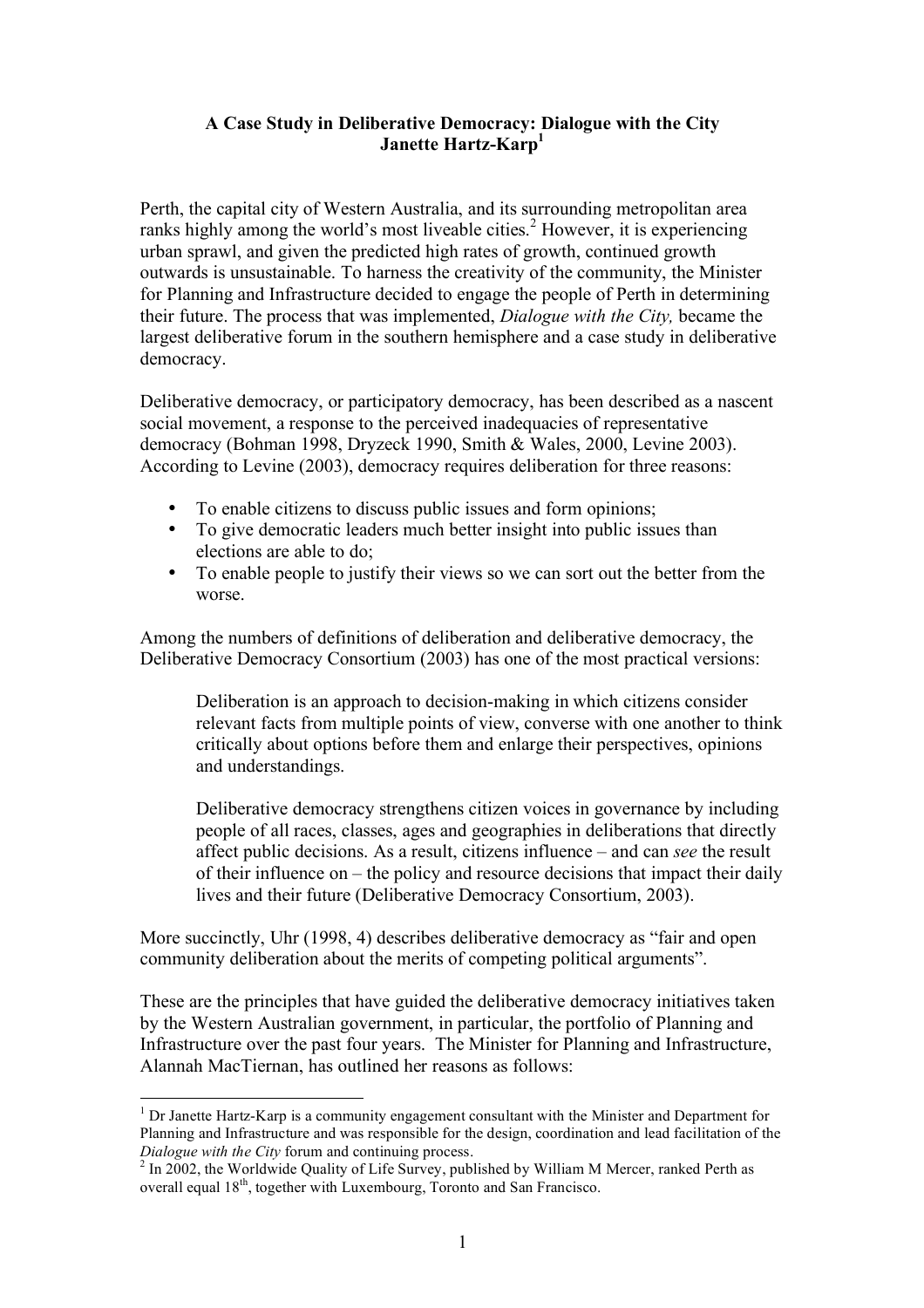My concern is that we are increasingly functioning in a climate where making good decisions becomes very difficult…

The media wants clear black and whites – big headlines, little words - it wants dramatic divergence – it wants outrage - not considered partial disagreement…

This mitigates against good governance.

In my view, we need to 'retool democracy' – to establish systems where we genuinely encourage community involvement in decision-making – where we present government not as the arbitrator of two or more opposing camps – each of whom are provided with incentives by the process in hardening their position – but as the facilitator of bringing divergent voices together to hammer out a way forward.

We need to reinforce that we are a democracy, the problems confronting Government are the problems of the community and we have to work together to solve them. We need to make democracy richer, providing opportunities for everyone to participate creatively and critically in community affairs, connecting individuals, building trust, respect and confidence in our democratic processes and in the future (MacTiernan, 2004).

As a community engagement consultant to the Minister and Department for Planning and Infrastructure, it is my task to implement innovative ways of engaging citizens in joint decision making with Government. There is no unit or established resource base to help achieve this. Each initiative requires negotiation with the Department to create a small support team.

Over the past four years, we have trialled, modified and adapted a variety of community engagement techniques including citizens' juries, consensus conferences, consensus forums, multi criteria analysis conferences, televotes, deliberative surveys and 21<sup>st</sup> century town meetings.

From this experience, we have learnt that true deliberation is the key to effective community engagement. The end result of effective deliberation is not only good governance, but also the opportunity to remind participants what it means to be a citizen.

Through the four years of trialling different deliberative democracy techniques, we have begun to understand the necessary preconditions for effective deliberation and the building blocks to achieve it. The over-riding precondition is the development of a 'container' (Senge, 1994), an environment of trust, where open and honest dialogue can develop. This, in turn, provides conditions that enhance opportunities for participants to 'reframe' the issue (Lakoff & Johnson, 2003) so alternative and emergent solutions or trade-offs are possible.

In our experience, creating conditions for trust and reframing is greatly facilitated by putting in place a number of building blocks that act synergistically. These include:

• participants who are representative of the population, seated in ways to maximise diversity;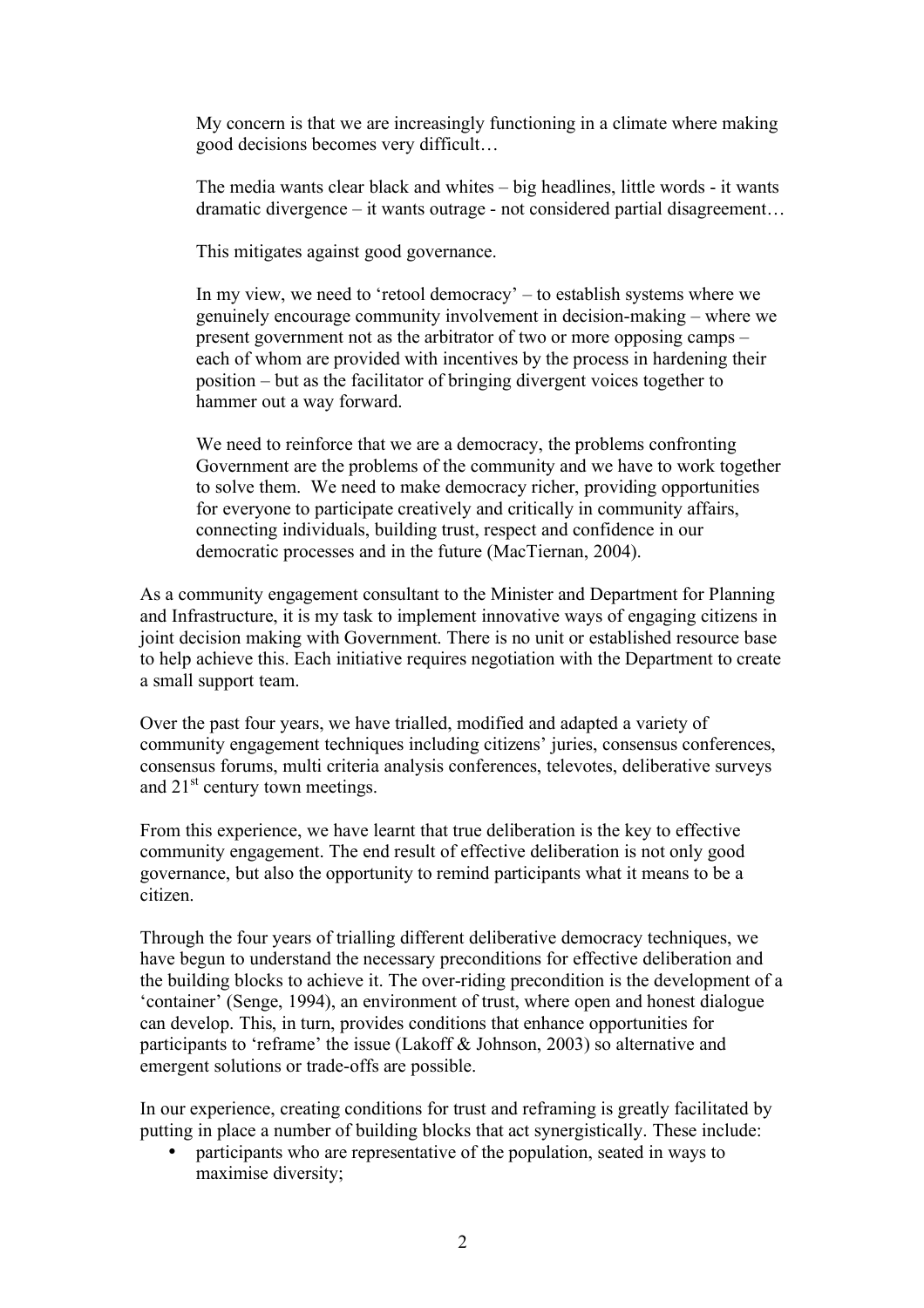- a focus on thoroughly understanding the issues and their implications;<br>• serious consideration of differing viewpoints and values:
- serious consideration of differing viewpoints and values;
- a search for consensus or common ground; and<br>• the canacity to influence policy and decision-min
- the capacity to influence policy and decision-making (Hartz-Karp, 2004).

These building blocks reflect the key elements of deliberative democracy (Bohman 1998; Forrester 1999; Carson & Hartz-Karp forthcoming). For example, Carson and Hartz-Karp (forthcoming) characterise deliberative democracy as a process that requires:

- Influence: capacity to influence policy and decision making
- Inclusion: representative of population, inclusive of diverse viewpoints and values, equal opportunity to participate
- Deliberation: open dialogue, access to information, space to understand and reframe issues, respect, movement toward consensus.

To meet these requirements, our experience in Western Australia has demonstrated that what is needed is a deliberative process of engagement, rather than an event. An exemplar of such a process has been *Dialogue with the City.* This engagement process has taken over a year, and is now spawning a series of local dialogues.

*Dialogue with the City* was created to engage the citizens of the greater metropolitan area in the impending difficulties facing Perth, the capital city of Western Australia. The city is experiencing some of the highest population and economic growth rates of any city in Australia and this growth is placing a significant demand on land, resources and environment.

While planners have created plans to manage growth, actually achieving them is becoming increasingly difficult. While the principle of sustainability has the support of the community, it clashes at the local level with NIMBYism (Not In My Back Yard) and the demands of the free market.

This was considered to be an ideal situation to apply deliberative democracy understanding what a large, representative group of Perth residents would want if they were well informed and had the opportunity to deliberate; building the future plan for the city on their common views; and involving them in the implementation process.

The stated aim for *Dialogue with the City* was to plan to make Perth the world's most liveable city by 2030. The process moved from engaging the broad public in the issues, focusing on those often not heard, onto a large deliberative forum with 1,100 participants to determine the common direction; and then continuing the deliberation over the next eight months with over one hundred of the participants from community, industry and government, to create the community planning strategy.

Using the three critical components of deliberative democracy as defined by Carson and Hartz-Karp (forthcoming) - inclusiveness, deliberation and influence – the question can be asked, to what extent did *Dialogue with the City* fulfil these criteria?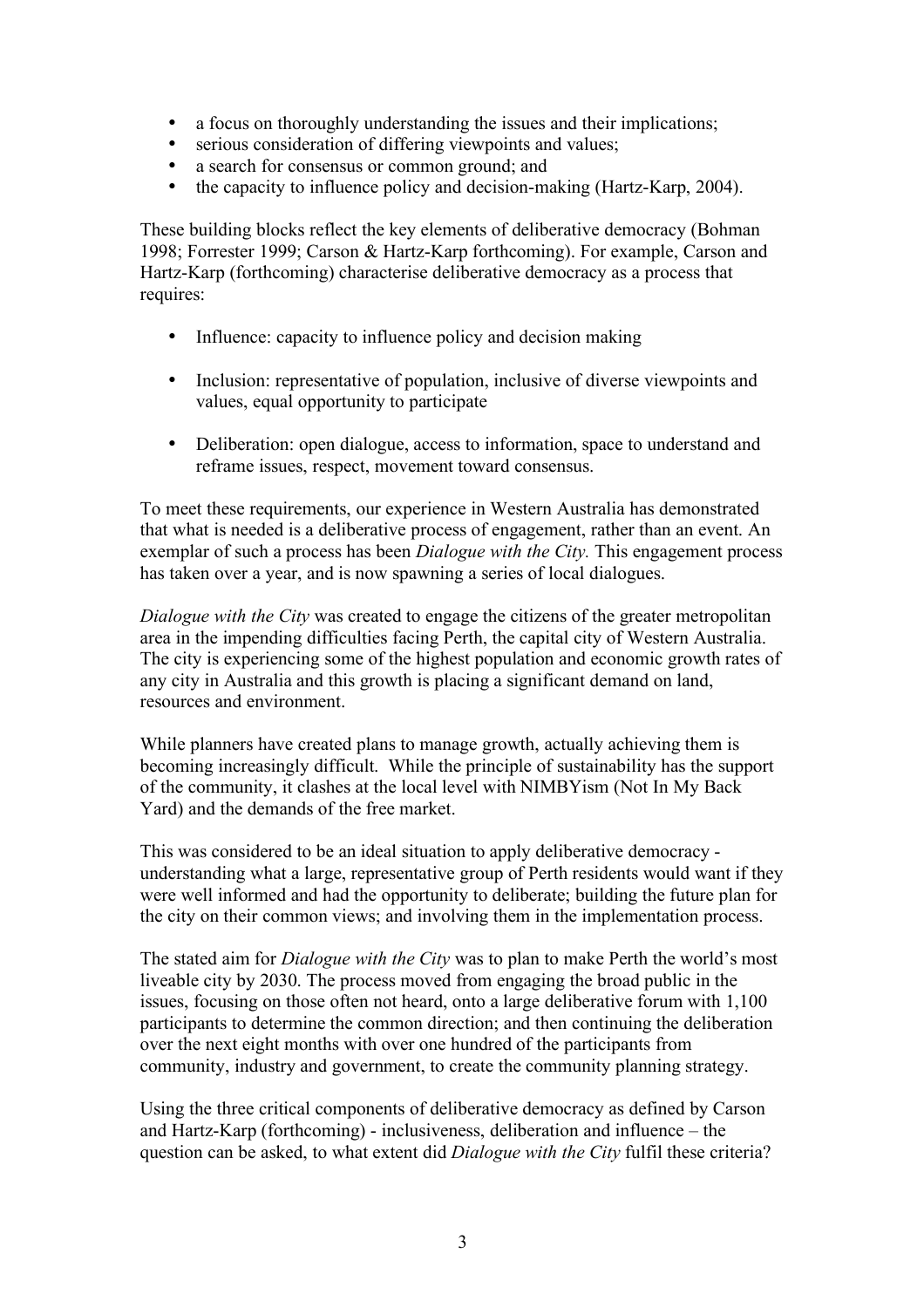#### **Inclusiveness**

Theorists and practitioners have argued that to be inclusive, participation needs to be large scale and representative of the population (Weeks, 2000; Lukensmeyer  $\&$ Brigham, 2002). This is to avoid the typical consultation scenario that involves only a small number of the community, overwhelmingly skewed by those who are either 'highly articulate' or those 'with an axe to grind' (Carson, 2001).

*Dialogue with the City* aimed to be both large scale and representative. Prior to the large deliberative forum, the aim was to involve as many of the community as possible in understanding and talking about the issues. A number of strategies were used to achieve this.

A community survey was sent to a random sample of 8,000 Perth residents to determine the issues of prime concern to the community and to ascertain their values and views on the future development of the city.

To help inform the public, comprehensive issues papers were published on the Web, and an interactive Web site enabled browsers to access information, input ideas and exchange views. To make this information more accessible to the broader community, the daily newspaper provided full-page feature articles, each feature story based on one of the issues papers. The aim was to interest people in the issues, help them understand the complexities and varying viewpoints and encourage debate as well as participation at the large, interactive forum. For example, written information generated from the chat room was analysed for themes and used to help steer the agenda of the *Dialogue* forum.

Using a different medium, a one-hour television broadcast, a 'hypothetical' was developed and broadcast during prime time, to engage citizens in thinking about potential futures for the city. Again, viewers were encouraged to register for the interactive forum. A variety of experts spoke on radio, including talk-back radio.

To include youth, a schools competition elicited the views of young people. This involved a painting competition for primary schools and a short essay competition for high schools on the sort of city the students would like to live in by 2030.

This broad public inclusion culminated a huge deliberative forum that drew together approximately 1,100 participants from state and local government, industry, business, academia, special interest groups, community groups and a large random sample of residents from metropolitan Perth. These people considered how to manage the future growth of the city in a sustainable way. The engagement techniques used were a combination of a '21<sup>st</sup> century town meeting<sup>33</sup> and a regional planning game.<sup>4</sup>

<sup>&</sup>lt;sup>3</sup> AmericaSpeaks, a not-for-profit pioneer in large-scale civic engagement designed this new kind of town meeting. Carolyn Lukensmeyer and her team kindly offered helpful advice prior to the forum as well as the invaluable assistance during the forum of one of their associates, Mr Joe Goldman.<br><sup>4</sup> Fregonese and Associates, in particular John Fregonese, a not-for-profit pioneer in designing new

ways of engaging citizens in urban design, including a regional planning game used throughout the USA, kindly allowed us to use their ideas to develop our own planning game.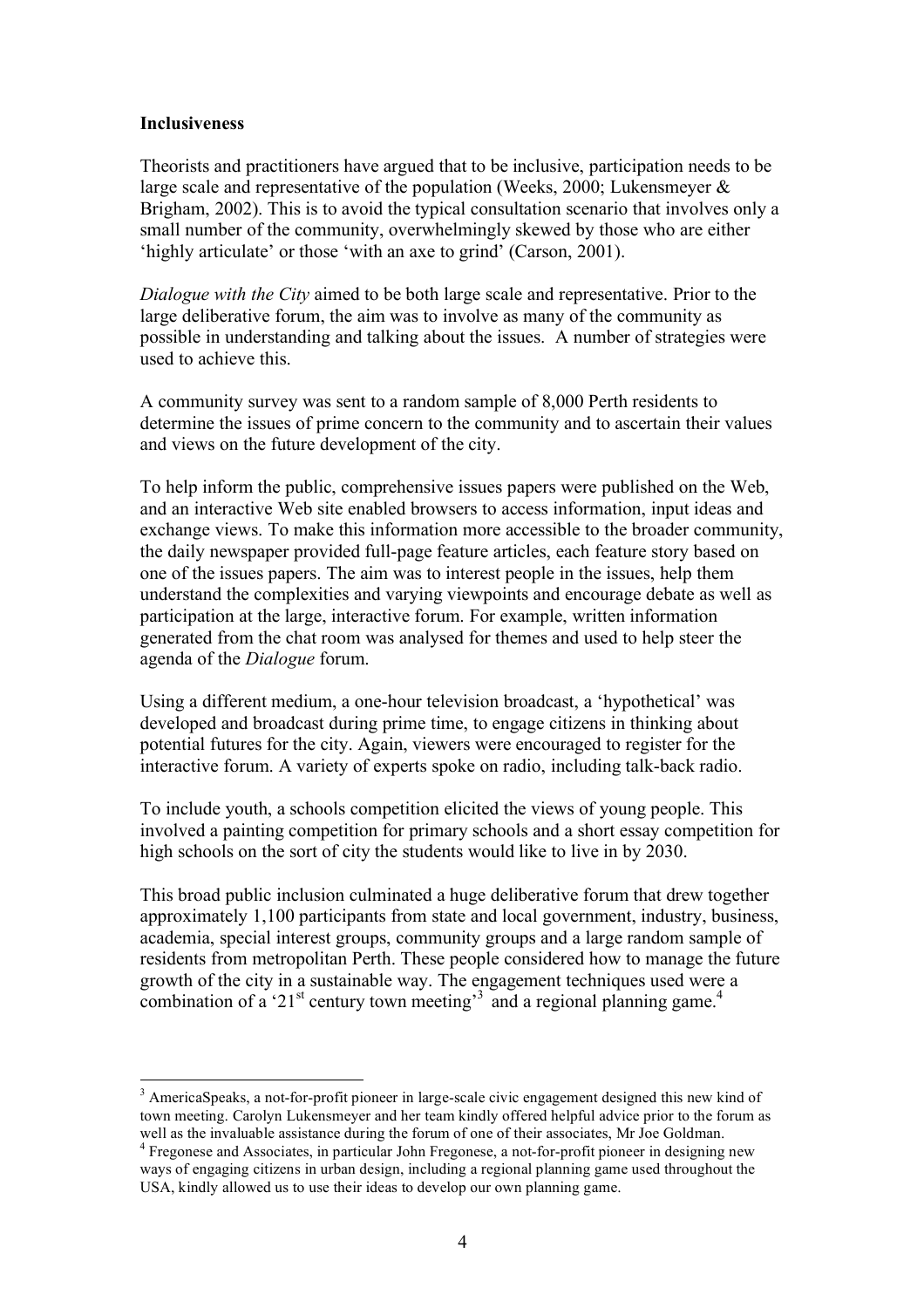Considerable attention was given to assuring participation was representative of the population, inclusive of diverse viewpoints and values, with citizens having equal opportunity to participate.

Of those who participated, approximately one third came from an invitation to a random sample of the population asking them to participate; one third responded to invitations to a broad range of stakeholders including local government, other state government agencies, industry and industry bodies, environmental groups and a comprehensive range of social interest groups; and one third self nominated, answering advertisements in state-wide and local newspapers, reading, listening to or watching the media, or through their community and organisational networks.

It became obvious that some segments of the population were under-represented young adults, indigenous people and those from a non-English-speaking backgrounds. Grassroots enrolment of these groups took place to engage youth, Indigenous people and those from non-English-speaking backgrounds in listening and learning sessions. The aim of these sessions was to ensure that the people who are often not listened to were heard, had the opportunity to learn more about the issues, and felt sufficiently comfortable to take part in the large forum dialogue.

### **Deliberation**

Informed dialogue was a feature of the deliberation. Over several years, the WA Planning Commission had employed experts to research and write discussion papers to underpin a new planning strategy. Nine well-researched discussion papers provided the background information for the process. These issues papers were disseminated via the internet, through feature articles in newspapers, and through background briefing packs sent to all participants prior to the forum. The television hypothetical on the futures of Perth was on prime time, and watchers could input their comments on internet. At the forum, there were two overseas speakers who were renowned for successfully implementing plans to make their cities more sustainable. The speakers highlighted the choices that needed to be made for a sustainable city.

A variety of strategies were developed to encourage open dialogue, respect, access to information, and space to understand and reframe issues, and movement toward consensus. One of the most important of these was to encourage open and free discussion through small-group dialogue between diverse participants. Each group was supported by a trained facilitator, with the task of encouraging in-depth discussion and respect for others' views. A trained scribe at each group input data to a computer that the group deemed to be a fair representation of their discussion. The small group interaction provided a safe environment to input views, learn from others and reach a collective view.

There were over 250 volunteers supporting this deliberation - facilitating, scribing and taking other support roles. This team was acquired through a variety of networks, and encompassed volunteers from the private sector, public sector and non-government organisations. People said they volunteered because this was an exciting initiative, dealing with an issue that was important to them, that offered them the opportunity to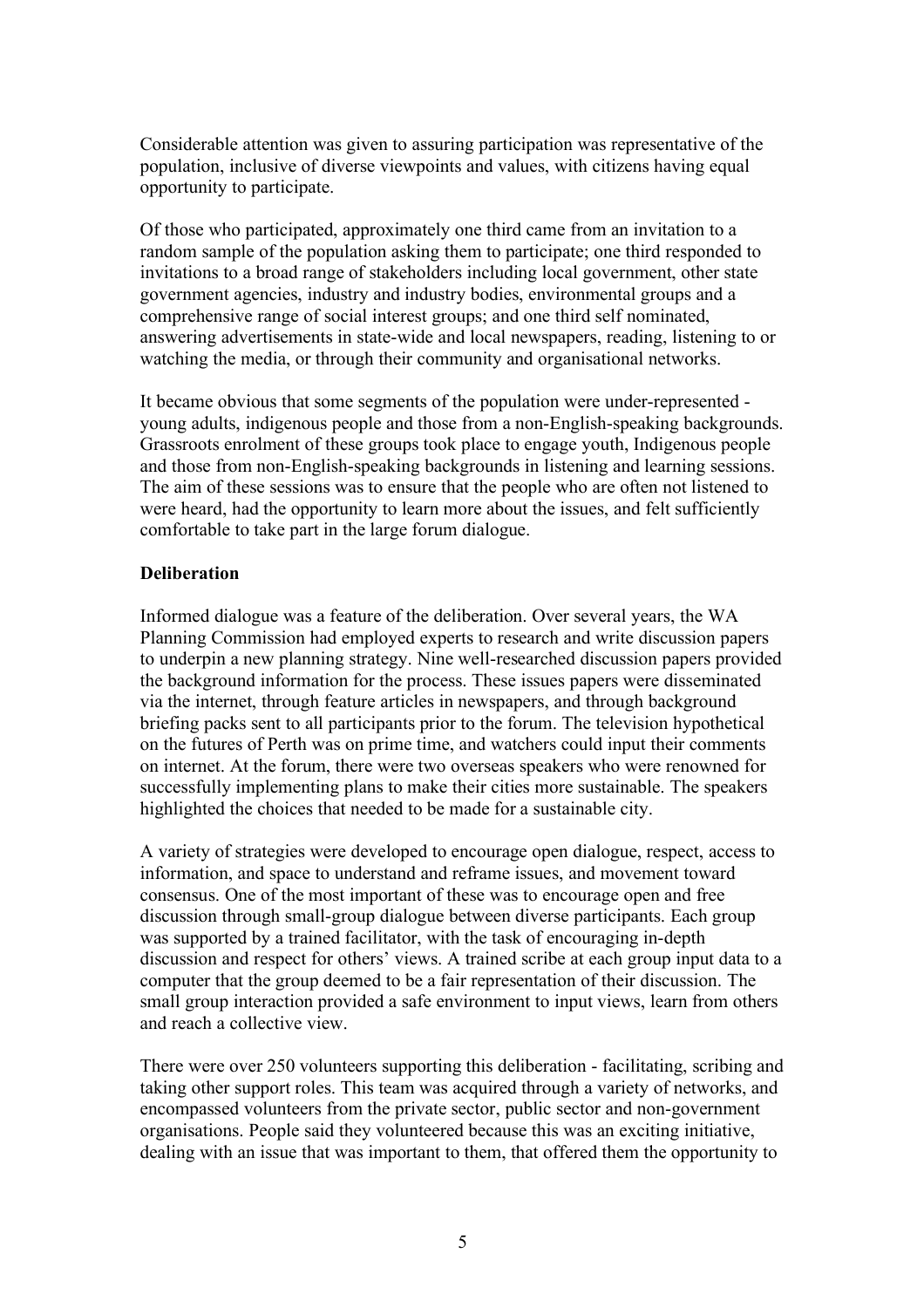learn new skills The entire support team underwent a full day's training to ensure they understood and were capable of carrying out their tasks.

To encourage participants to listen to different views, they were purposely seated at a table with dissimilar others, that is, a mixture of random sample participants with stakeholders and those who self nominated. Not only were commonly-held views fed into the computer, so too were strongly held minority views, and in many instances, each person's views.

The computers on each table were networked, transmitting the data to a 'theme team' who analysed the data in real time and broadcast the common themes back to the entire room. In a very short space of time, participants could see the build-up of collective views from the individual tables to the whole forum.

In the morning, the deliberation was broad ranging, focusing on hopes for the future, what participants wanted to keep and change, and what they might and might not value if different scenarios of Perth were to occur.

The afternoon was more focused on actioning, finding trade-offs and negotiating. By playing a hands-on planning game, participants were provided with the opportunity to test their assumptions and reframe the issues to find alternatives.

Each table chose one of four development scenarios. Each scenario was represented by a package containing different density 'chips' (or game pieces of differing colours and sizes), based on Geographic Information Systems data (a digital mapping and analysis system). The chips represented the housing densities, industry and commercial areas required by 2030.

Participants needed to decide where each of the chips would be placed on the map. Concurrently, they needed to conserve the spaces important to them and to draw in the transport links. Trade-offs could be made between different housing densities and different urban forms from the other scenarios.

The interactive dialogue at the tables was crucial. The table needed to agree on its plan. When table participants were in agreement, the backing on the chips were removed and they were stuck onto the map. This information was then transferred to the computers using mapping grids to ensure accuracy. These digitised images enabled effective analysis of the common themes from the whole room.

The final element of deliberation was the search for common ground. The ' $21<sup>st</sup>$ century town meeting' methodology allowed constant movement between small group dialogue and consensus, and the collective views of the entire room. A trained facilitator guided each table to discover commonly-held views. The networked computers acted like 'electronic flipcharts'. Immediately after the scribes typed in the data, it was transmitted through to a 'theme team' where the views were synthesised and beamed back to the whole room. The key issues were ranked individually and then collectively. To check the validity of the themes, following the forum, an independent 'theme team' and a computer software analysis re-checked the data. This analysis corroborated and added to the key themes. A similar process was used to analyse the planning game results.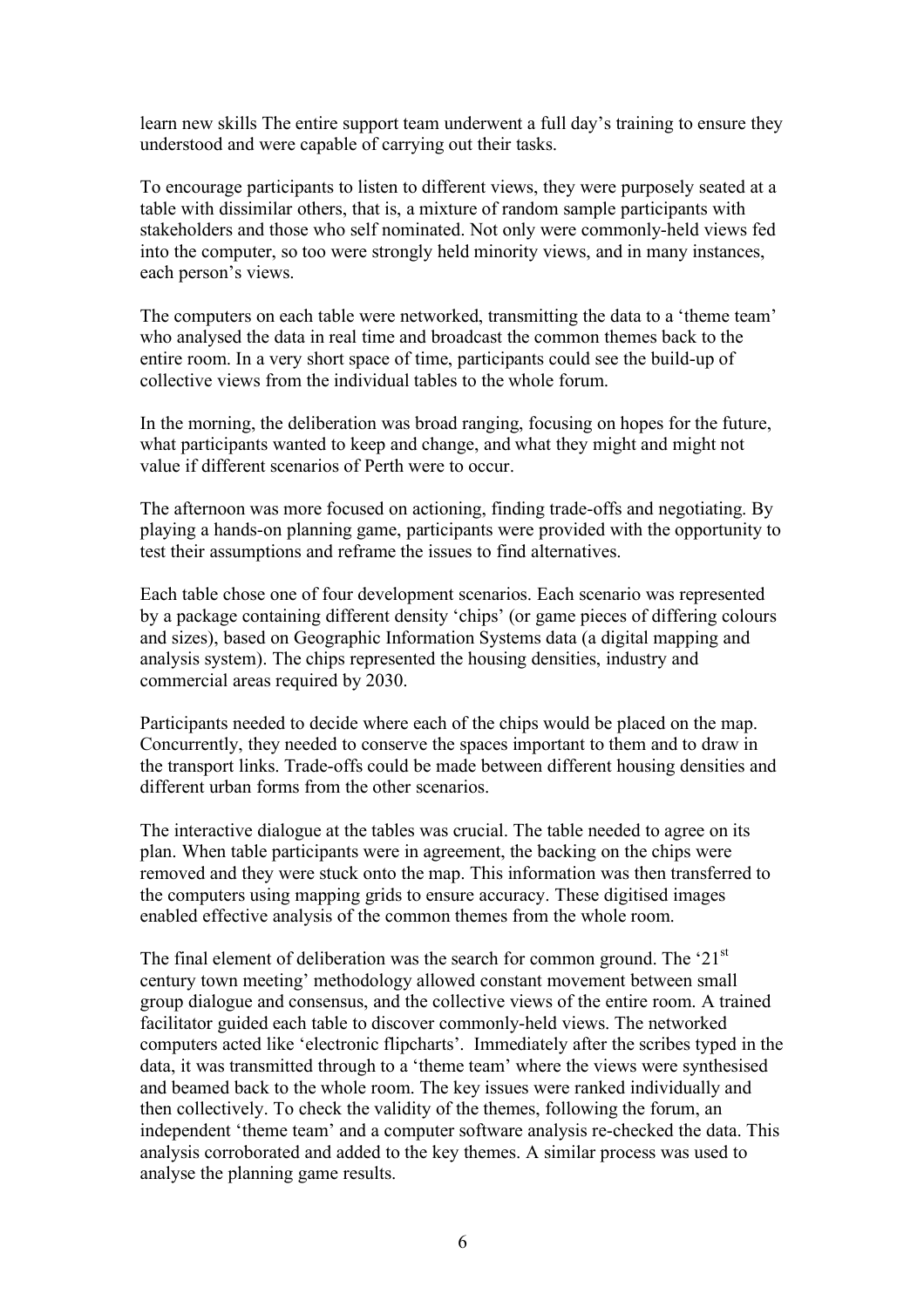The most important key direction to emerge from the engagement was the sort of urban form participants wanted for the future of Perth – network, multi-centred, compact or dispersed. Since this issue was pivotal to the engagement, it was considered important for consensus to evolve, and to be repeatedly tested in different ways. The process moved from information to dialogue, then from prioritisation to practical planning.

It began with a visual, computerised fly-through of the different scenarios, followed by discussion from different points of view in the one-hour 'hypothetical' video. Written information was provided to each individual outlining technical expert views of the basic differences between the four scenarios socially, economically and environmentally. Participants then discussed each scenario at their table, finding common ground on the positive and negative aspects of each. Individually, participants were then asked to rank each of the four scenarios in order of preference. The scenario that scored highest, the network city, was in fact not far from achieving the highest possible score for the room (while the same can be said in reverse for the scenario which scored lowest, the dispersed city). However, this information was not given to participants until the close of the day's deliberation.

The purpose of the planning game was to move participants from the theoretical realm of scenarios to the practical allocation of the housing, industry, commerce, etc. that would be required in such a scenario. Trade-offs and a search for alternatives would be necessary for the map to represent the agreed team view. This activity allowed participants to continually test their original thoughts. They could trade into other scenarios at any time.

Before commencing the game, each table discussed which scenario they wanted to use to begin. They could choose the scenario they had ranked first, or another- providing the table agreed. Seventy two percent (72%) chose the network city model, 0% chose the dispersed city model; the remainder were fairly evenly split between the remaining two - the multi-centred and compact city. At the end of the game, each table was asked to judge out of the 100% total available, what percentage of their final product fitted each of the four scenarios. This analysis showed as the game progressed, there was an increased tendency towards developing the network city.

Participant observations of their maps were tested after the forum by a computer analysis of the digitised maps. Again, the network city clearly emerged as the preferred urban form. With the assistance of technical expertise, the Spatial Planning Team, consisting of 18 representatives from the forum, from the community, industry, local and state government, agreed that preliminary testing of the network city showed it to be sufficiently feasible to progress to the next stage. Again, this was tested with all participants of the forum, requesting their feedback. They were overwhelmingly supportive. The consensus that emerged early in the proceedings, persisted, not only withstanding the rigours of a complex deliberative process, but growing despite it.

Measuring the effectiveness of deliberation is complex. While strategies were implemented to maximise the effectiveness of deliberation - opportunities for open dialogue, respect, access to information, space to understand and reframe issues, and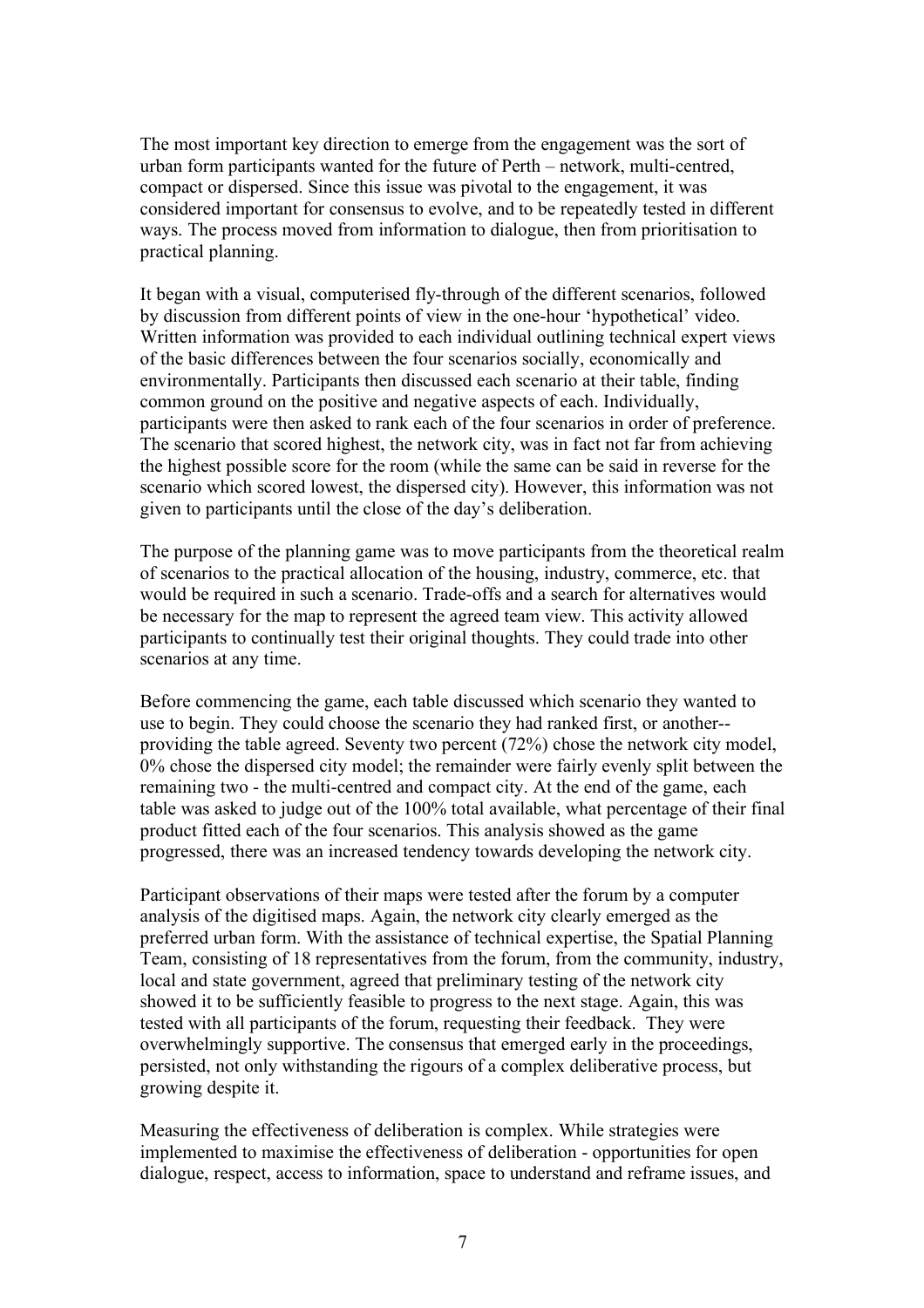movement toward consensus - they were not evaluated except through participant feedback forms, largely qualitative.

Qualitative analysis of participant feedback forms pointed to their high satisfaction with the deliberative process. Many talked of their initial cynicism about the political agenda and their anxiety about achieving productive dialogue or consensus with such a large, disparate group. Accordingly, they expressed surprise at the extent of common ground that had been forged, hope that politicians could be trusted to listen and respond to the people, and delight with the goodwill of fellow participants to engage in positive dialogue.

Quantitatively, forty two percent (42%) said they changed their views as a result of the dialogue, while many more admitted to broadening their views. Over ninety nine percent (99.5%) of participants thought the deliberations went okay or great. Most importantly, ninety seven percent (97%) indicated they would like to participate in such an event again (Participant Feedback Report, 2003).

If the critical measure of deliberation is an increase in intellectual, social and political capital, this feedback would indicate that the *Dialogue with the City's* deliberative process was effective.

### **Influence**

At the commencement of the forum, both the State Premier and the Minister for Planning and Infrastructure stated that this forum would result in "action on the ground". During the forum, the Minister re-iterated that this was not a "talkfest", that the outcomes would be actioned.

To reinforce the importance of the outcomes and the accountability of the process, at the conclusion of the forum, each participant received a Preliminary Report of the widely-held views developed during the day's proceedings. The Final Report was distributed to all participants two weeks after the forum. Each participant received a copy of the map developed by their table, as well as the integrated map of the whole room.

An implementation process that involved all the stakeholders was established following the forum. An Implementation Team consisting of thirteen representatives from the Dialogue process from the community, industry, local and state government, oversaw the development of the plan. Three liaison teams – community, industry and local government – consisting of approximately 13 representatives each, had the task of establishing continuing communication links with their constituents. There were six Working Groups, each consisting of fourteen to eighteen representatives from the community, industry, local and state government, chaired by a representative from the Implementation Team, with at least two representatives from each of the liaison teams. Their task was to develop a critical planning issue, recommending strategies and actions. The final result was a composite document - 'Network City: A Community Planning Strategy for Perth and Peel'.

At key stages in the development of the Planning Strategy, the plans were disseminated to all forum participants, and were discussed at workshops for the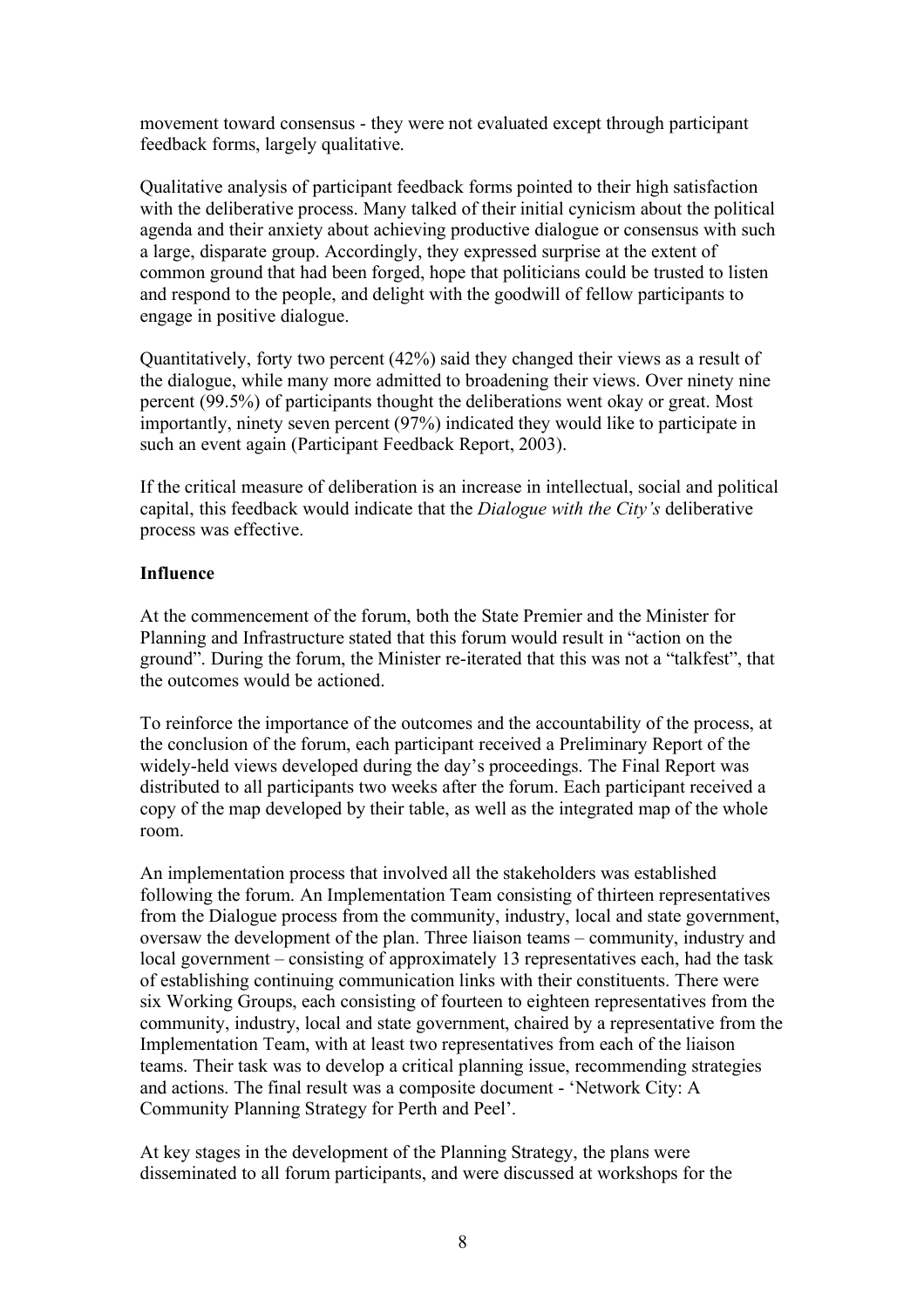broader community, run by the liaison teams. As a result of the feedback received, the Strategy underwent constant revisions.

'Network City: Community Planning Strategy' was accepted in principle by the WA Planning Committee and the Minister for Planning and Infrastructure. It was submitted to Cabinet and again, was accepted in principle. It is currently undergoing the usual public comment period that will close at the end of January 2005. In the interim, a local government grants program has been established to support local governments willing to implement community engagement that is based on inclusion, deliberation and influence, on issues supporting the Network City concept.

It would appear this is the first time that deliberative democracy has played such a crucial role in the development of such a major regional planning strategy. The Strategy outlines how this role should continue through to the implementation of the plan.

# **The Cost Benefit Analysis**

Critics of deliberative democracy have argued that it does not work. Reasons include that citizen participation:

- Minimises the influence of experts who have a far better understanding of the issues (Irwin & Stansbury, 2004);
- Is too slow (Rourke, 1984), and too costly (Irwin & Stansbury, 2004);
- Is often used for instrumental ends to achieve political outcomes rather than its critical purpose – to increase social, intellectual and political capital (Burby 2003).

The case study of *Dialogue with the City* indicates that:

- In terms of city planning, regardless of the technical merits of experts, experience has shown that if proposals do not reflect the values of the community, implementation is fraught (MacTiernan 2004);
- Prior to *Dialogue with the City*, the Department had invested more than \$200,000 over several years on technical expertise to develop background information and best practice urban plans. However, these expert plans were not 'owned' either by the Government of the day or the community, and hence were not likely to be implemented fast.

The Dialogue process was extensive and would have been costly if industry partners had not shared the costs of the televised production, chat room, newspaper coverage, computer software and hardware and major forums. Indeed, it is estimated that the process would have cost at least AU\$570,000, excluding public service salaries, if it had been paid for totally by the Government. The actual cost to Government was AU\$250,000.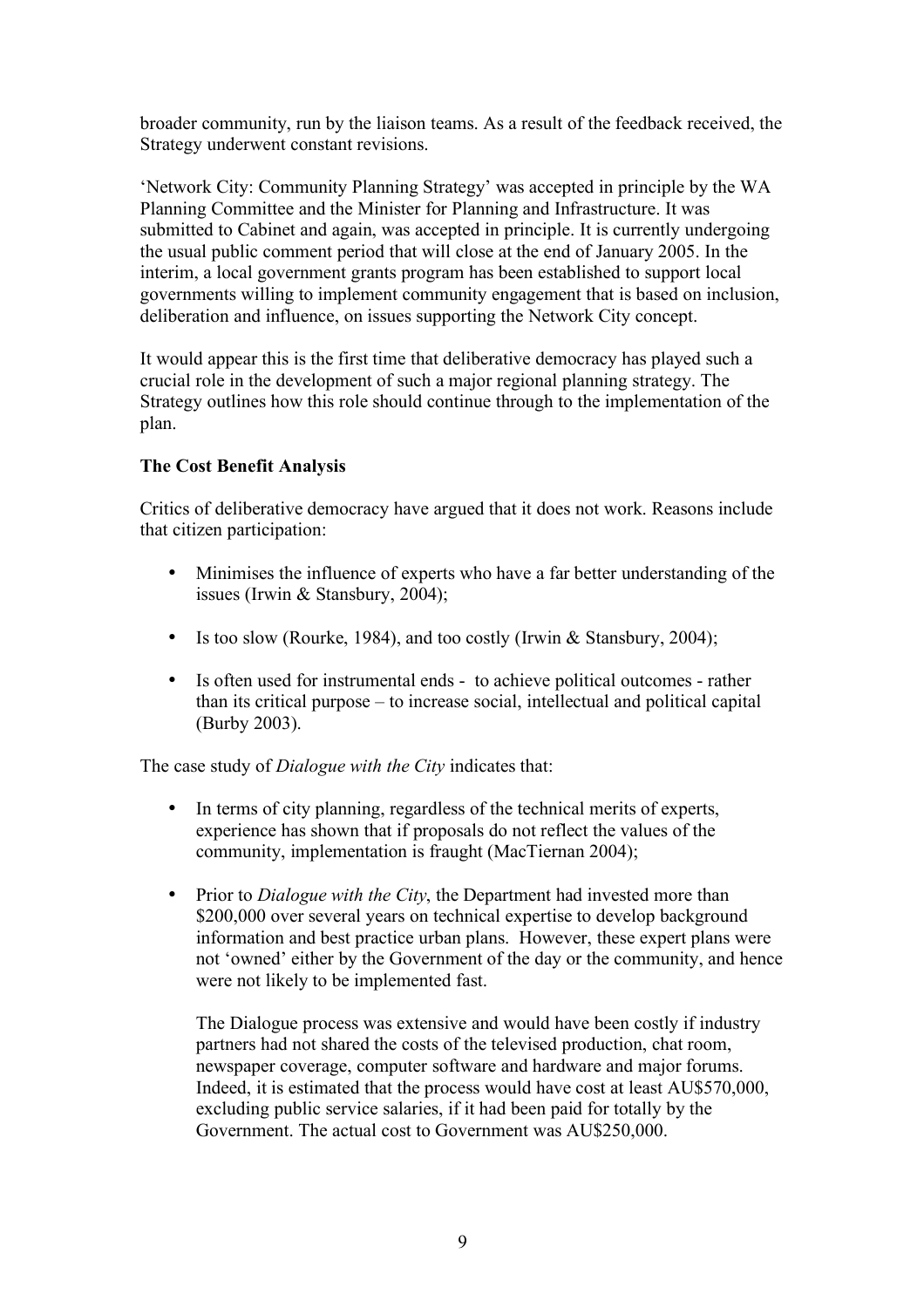For some, this still might seem costly. However, in terms of cost benefit to the State, it is well worth-while if this plan for a highly liveable city is 'owned' by the community, industry, local and state government, and can be implemented.

• The criticism that deliberative democracy initiatives are used for instrumental gain rather than increasing social capital assumes that these goals are incompatible. On the one hand, achieving the legitimacy to implement proposals is undoubtedly an important pay-off (MacTiernan 2004). However, if the engagement process is perceived by citizens to be political manipulation, this legitimation will not occur. On the other hand, if the engagement is perceived by citizens to be fair, transparent and accountable, it reflects good governance -developing political capital (MacTiernan 2004), and is likely to result in a 'virtuous cycle' that increases social and intellectual capital (Hartz-Karp, 2004).

*Dialogue with the City* has extended our understanding of deliberative democracy. Based solidly on the principles of inclusion, deliberation and influence, it has achieved an outcome that truly reflects the deliberative process. Throughout, it has made every effort to be transparent and accountable to the community. Although there will always be aspects in need of improvement, and members of the community who remain cynical throughout, from all accounts, *Dialogue with the City* appears to have impacted positively on intellectual, political and social capital.

## **Postscript**

.

One week prior to the release of 'Network City: Community Planning Strategy', a local council, unhappy with some of the potential implications of the plan, released some extraordinarily incorrect information to the press, for example that the community would lose their back yards, be coerced to travel on public transport, that public open space would be taken over by high-rise, and people would be forced to live in high density. For several days, the sole state-wide newspaper continued with this theme, until the community 'fought back'. Participants who had been involved in the dialogue process and community groups went on radio, participated in talk back shows, sent letters to the daily newspaper and local newspapers and published press releases outlining the preposterous and inaccurate nature of the claims. The issue lost traction and the newspaper gave up its apparent vendetta. The community strategy has now returned to the realm of deliberation, with community and industry groups running their own forums and submitting their issues through the public consultation process.

# **Learning and Future Directions**

With the benefit of hindsight, there are always improvements that could be made in future engagements.

While every effort was made to ensure inclusive participation, the ethnicity, age, geographic location and socio-economic background of the participants was not measured. Neither was the diversity of their views. AmericaSpeaks, the founder of the '21<sup>st</sup> Century Town Meetings', utilises individual electronic keypads to collect such data, which is then projected immediately back to the room. Unfortunately, this equipment is expensive. In the future, if individual, electronic keypads are not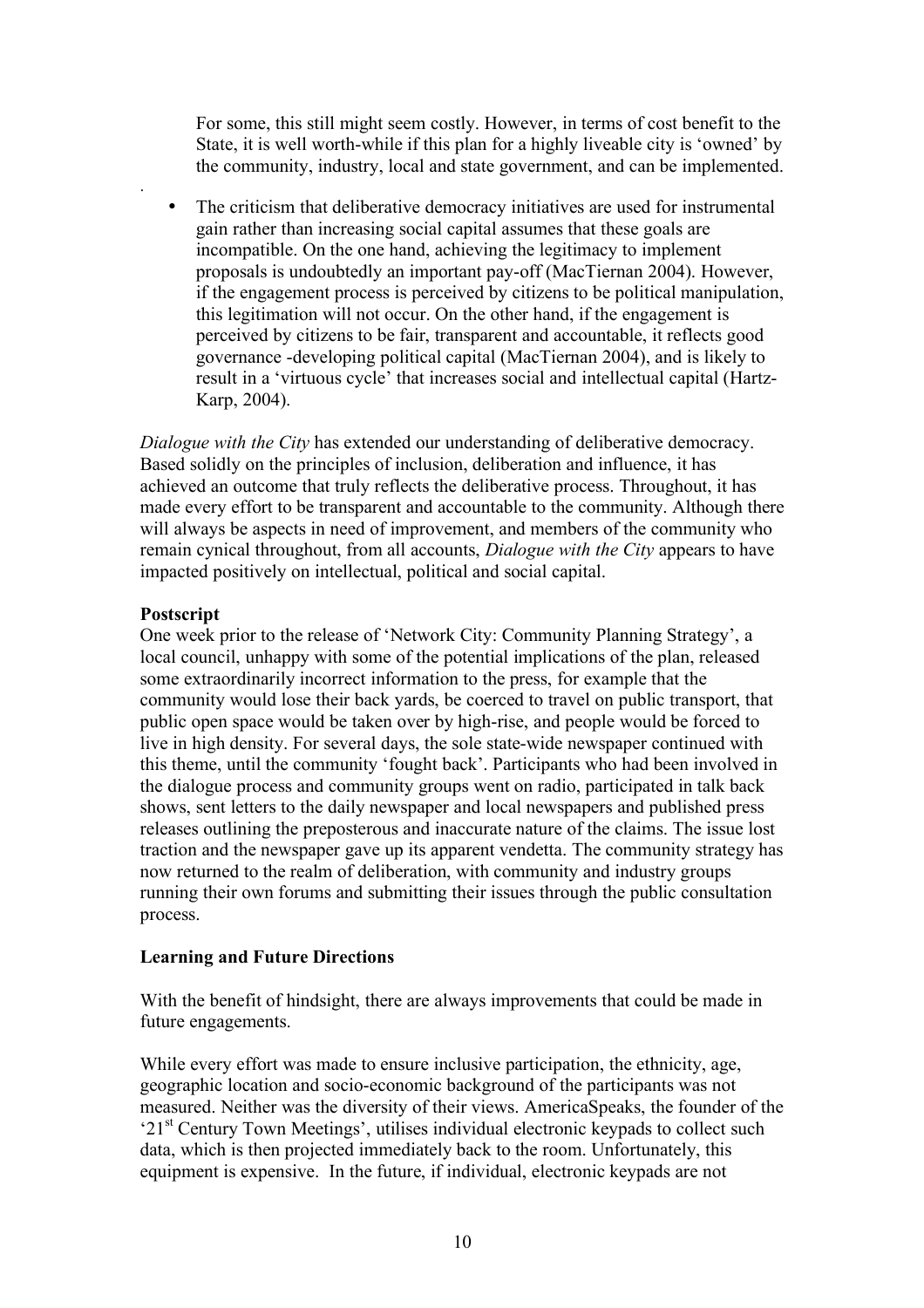economically feasible, it could be worthwhile to ask forum participants to fill out a short, anonymous questionnaire prior to the deliberations to ascertain the extent of inclusiveness, and to announce the results during the deliberations.

Several participants expressed dissatisfaction that the information presented to participants was not comprehensive, eliciting all viewpoints – for example there were no speakers supporting the current urban sprawl. Instead, they were all aimed at sustainability. This was an accurate perception. The stated aim at the beginning of the deliberative process was to make Perth the world's most liveable (sustainable) city by 2030. Since this was the aim, the speakers and literature were focused on different ways to achieve sustainability. In retrospect, it would have been helpful if this had been explained more carefully during the proceedings.

Due to widely differing perceptions of the term 'consensus', the expression most frequently quoted in deliberative democracy theory, 'the search for common ground' was the term used throughout the *Dialogue with the City* engagement. Several participants complained that this focus produced generic themes that no-one could dispute, rather than hammering out the contentious issues. To some extent this was true. On the other hand, the forum outcomes provided a broad agenda that in some ways differed significantly from the expert's prior plans, and in other ways ratified them. This was highly useful information. In retrospect, it could have been explained more clearly and more often that the intention of this large-scale forum was not dispute resolution of disparate and often fixed positions. Instead, its aim was to elucidate those issues where agreement could be found, providing a basis upon which to move ahead.

Similarly, in retrospect, there are also elements that were done well and are worthwhile repeating. From the overwhelming feedback from participants, this was a wonderfully organised, democratic, hopeful, exciting and ground-breaking initiative, that could become regular government practice.

In conclusion, *Dialogue with the City* adhered to the principles of deliberative democracy – inclusion, deliberation and influence. It gave government the legitimacy to create a strategy based soundly on the principles of sustainability, despite some powerful interest group opposition. At the same time, it gave the community a sense of 'ownership' of the strategy – to the point where many took action to defend it against inaccurate commentaries being made about it. Most importantly, it provided participants with an experience that reminded them of the importance of being a citizen.

## **References**

Bohman, J. (1998). "Survey Article: The Coming of Age of Deliberative Democracy." The Journal of Political Philosophy **6**(4): 400-425.

Burby, R. J. (2003). "Making Plans that Matter: Citizen Involvement and Government Action." American Planning Association Journal **69**(1): 33-49.

Carson, L. (2001). "Innovative Consultation Processes and the Changing Role of Activism." Third Sector Review **7**(1): 7-22.